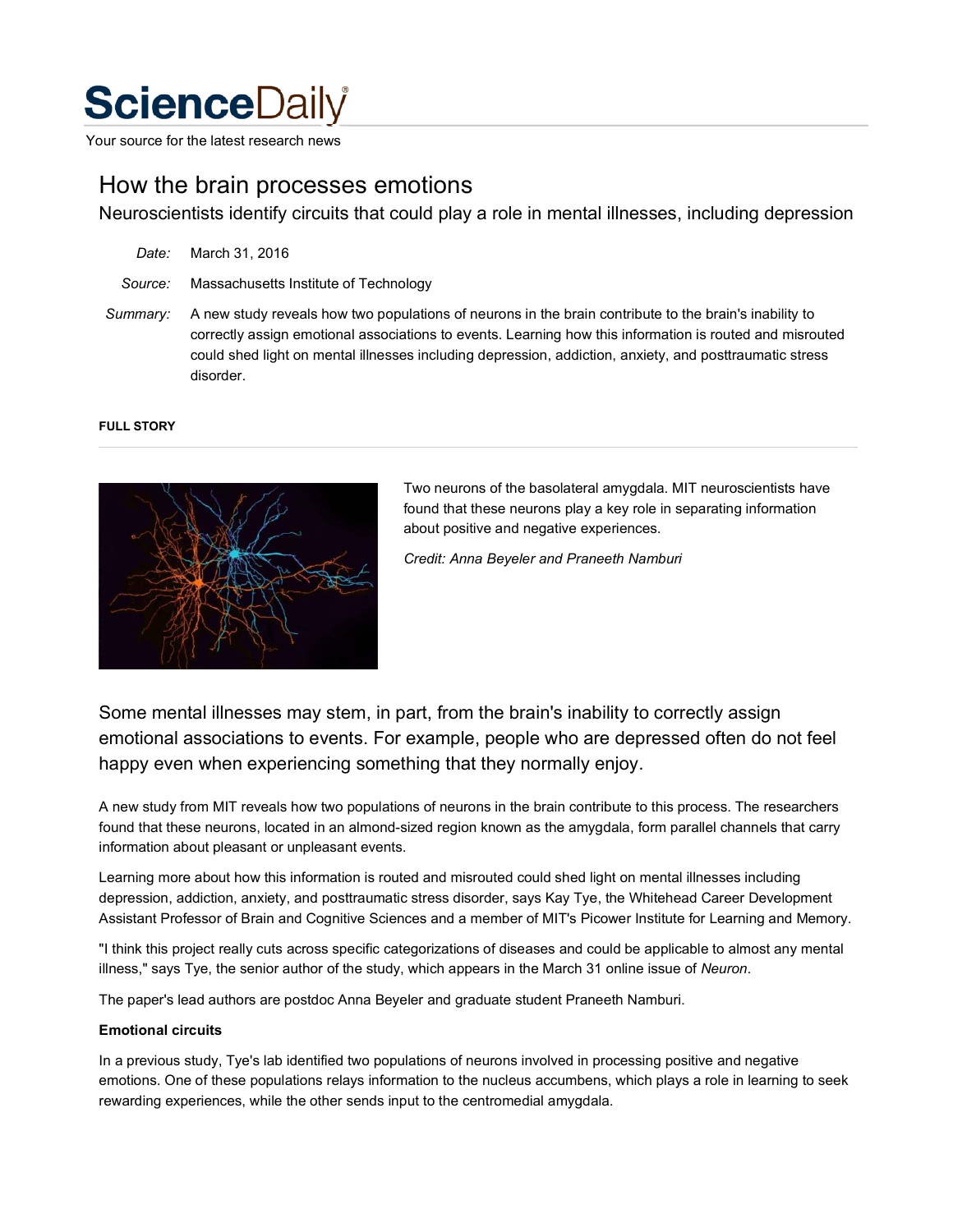In the new study, the researchers wanted to find out what those neurons actually do as an animal reacts to a frightening or pleasurable stimulus. To do that, they first tagged each population with a light-sensitive protein called channelrhodopsin. In three groups of mice, they labeled cells projecting to the nucleus accumbens, the centromedial amygdala, and a third population that connects to the ventral hippocampus. Tye's lab has previously shown that the connection to the ventral hippocampus is involved in anxiety.

Tagging the neurons is necessary because the populations that project to different targets are otherwise indistinguishable. "As far as we can tell they're heavily intermingled," Tye says. "Unlike some other regions of the brain, there is no topographical separation based on where they go."

After labeling each cell population, the researchers trained the mice to discriminate between two different sounds, one associated with a reward (sugar water) and the other associated with a bitter taste (quinine). They then recorded electrical activity from each group of neurons as the mice encountered the two stimuli. This technique allows scientists to compare the brain's anatomy (which neurons are connected to each other) and its physiology (how those neurons respond to environmental input).

The researchers were surprised to find that neurons within each subpopulation did not all respond the same way. Some responded to one cue and some responded to the other, and some responded to both. Some neurons were excited by the cue while others were inhibited.

"The neurons within each projection are very heterogeneous. They don't all do the same thing," Tye says.

However, despite these differences, the researchers did find overall patterns for each population. Among the neurons that project to the nucleus accumbens, most were excited by the rewarding stimulus and did not respond to the aversive one. Among neurons that project to the central amygdala, most were excited by the aversive cue but not the rewarding cue. Among neurons that project to the ventral hippocampus, the neurons appeared to be more balanced between responding to the positive and negative cues.

"This is consistent with the previous paper, but we added the actual neural dynamics of the firing and the heterogeneity that was masked by the previous approach of optogenetic manipulation," Tye says. "The missing piece of that story was what are these neurons actually doing, in real time, when the animal is being presented with stimuli."

## **Digging deep**

The findings suggest that to fully understand how the brain processes emotions, neuroscientists will have to delve deeper into more specific populations, Tye says.

"Five or 10 years ago, everything was all about specific brain regions. And then in the past four or five years there's been more focus on specific projections. And now, this study presents a window into the next era, when even specific projections are not specific enough. There's still heterogeneity even when you subdivide at this level," she says. "We've still got a long way to go in terms of appreciating the full complexities of the brain."

Another question still remaining is why these different populations are intermingled in the amygdala. One hypothesis is that the cells responding to different inputs need to be able to quickly interact with each other, coordinating responses to an urgent signal, such as an alert that danger is present. "We are exploring the interactions between these different projections, and we think that could be a key to how we so quickly select an appropriate action when we're presented with a stimulus," Tye says.

In the long term, the researchers hope their work will lead to new therapies for mental illnesses. "The first step is to define the circuits and then try to go in animal models of these pathologies and see how these circuits are functioning differently. Then we can try to develop strategies to restore them and try to translate that to human patients," says Beyeler, who is soon starting her own lab at the University of Lausanne to further pursue this line of research.

#### **Story Source:**

The above post is reprinted from materials provided by **Massachusetts Institute of Technology**. The original item was written by Anne Trafton. *Note: Materials may be edited for content and length.*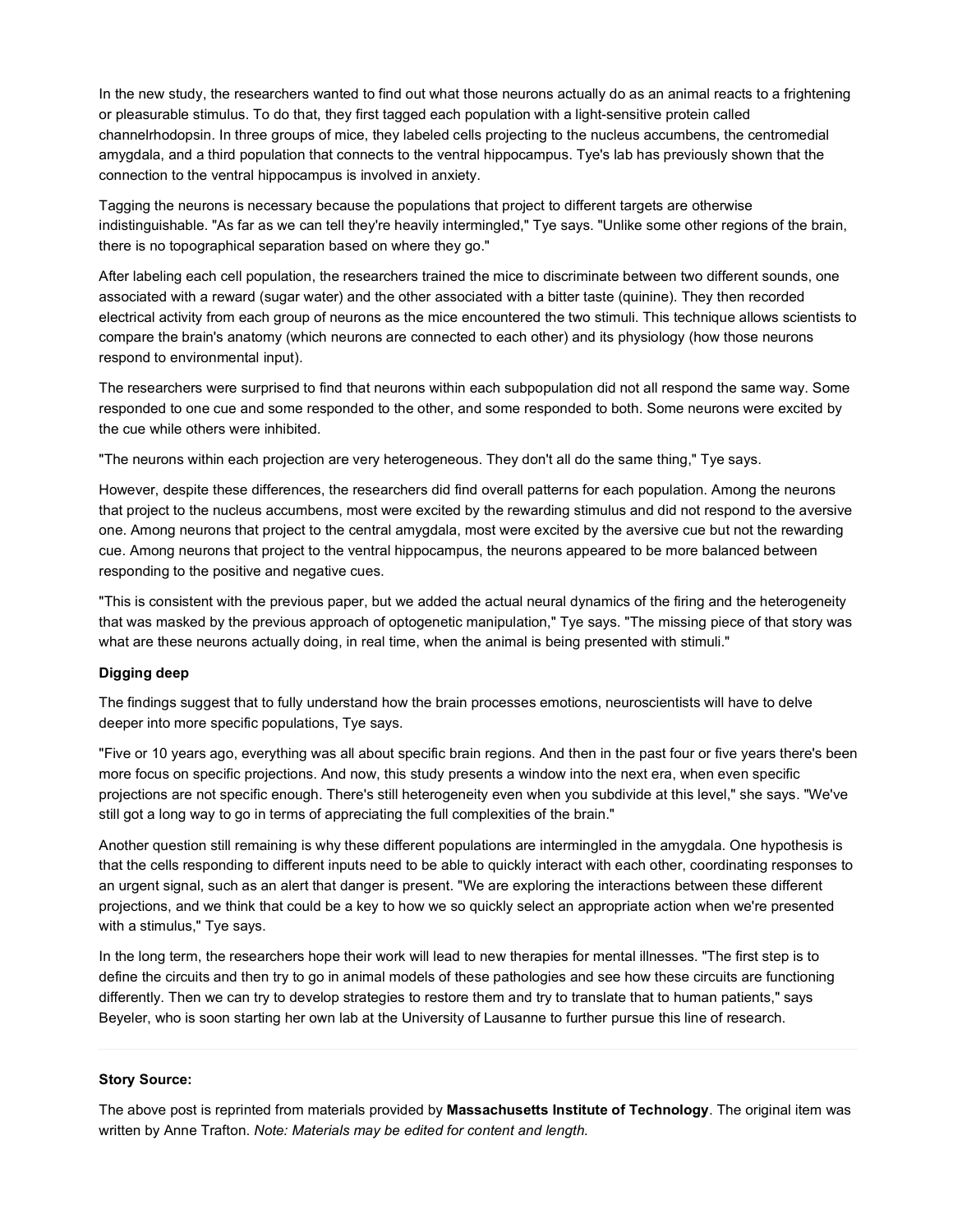#### **Journal Reference**:

1. Anna Beyeler, Praneeth Namburi, Gordon F. Glober, Clémence Simonnet, Gwendolyn G. Calhoon, Garrett F. Conyers, Robert Luck, Craig P. Wildes, Kay M. Tye. **Divergent Routing of Positive and Negative Information from the Amygdala during Memory Retrieval**. *Neuron*, 2016 DOI: 10.1016/j.neuron.2016.03.004

| <b>Cite This Page:</b>                                                                                                 | MLA | APA | Chicago |
|------------------------------------------------------------------------------------------------------------------------|-----|-----|---------|
| Massachusetts Institute of Technology. "How the brain processes emotions: Neuroscientists identify circuits that could |     |     |         |

play a role in mental illnesses, including depression." ScienceDaily. ScienceDaily, 31 March 2016. <www.sciencedaily.com/releases/2016/03/160331134304.htm>.

## **Recommended Articles**

Brain circuitry for positive vs. negative memories discovered in mice NIH/National Institute of Mental Health, ScienceDaily, 2015

Brain circuit can tune anxiety Massachusetts Institute of Technology, ScienceDaily, 2013

Investigating the pleasure centers of the brain: How reward signals are transmitted Canadian Association for Neuroscience, ScienceDaily, 2014

# How the brain processes emotions **MDLinx**

Disentangling pleasure from incentive salience and learning signals in brain reward circuitry. Kyle S Smith et al., Proc Natl Acad Sci U S A, 2011

"To learn, you must pay attention." Molecular insights into teachers' wisdom.

Marc G Caron et al., Proc Natl Acad Sci U S A, 2009

Kappa opioids selectively control dopaminergic neurons projecting to the prefrontal cortex.